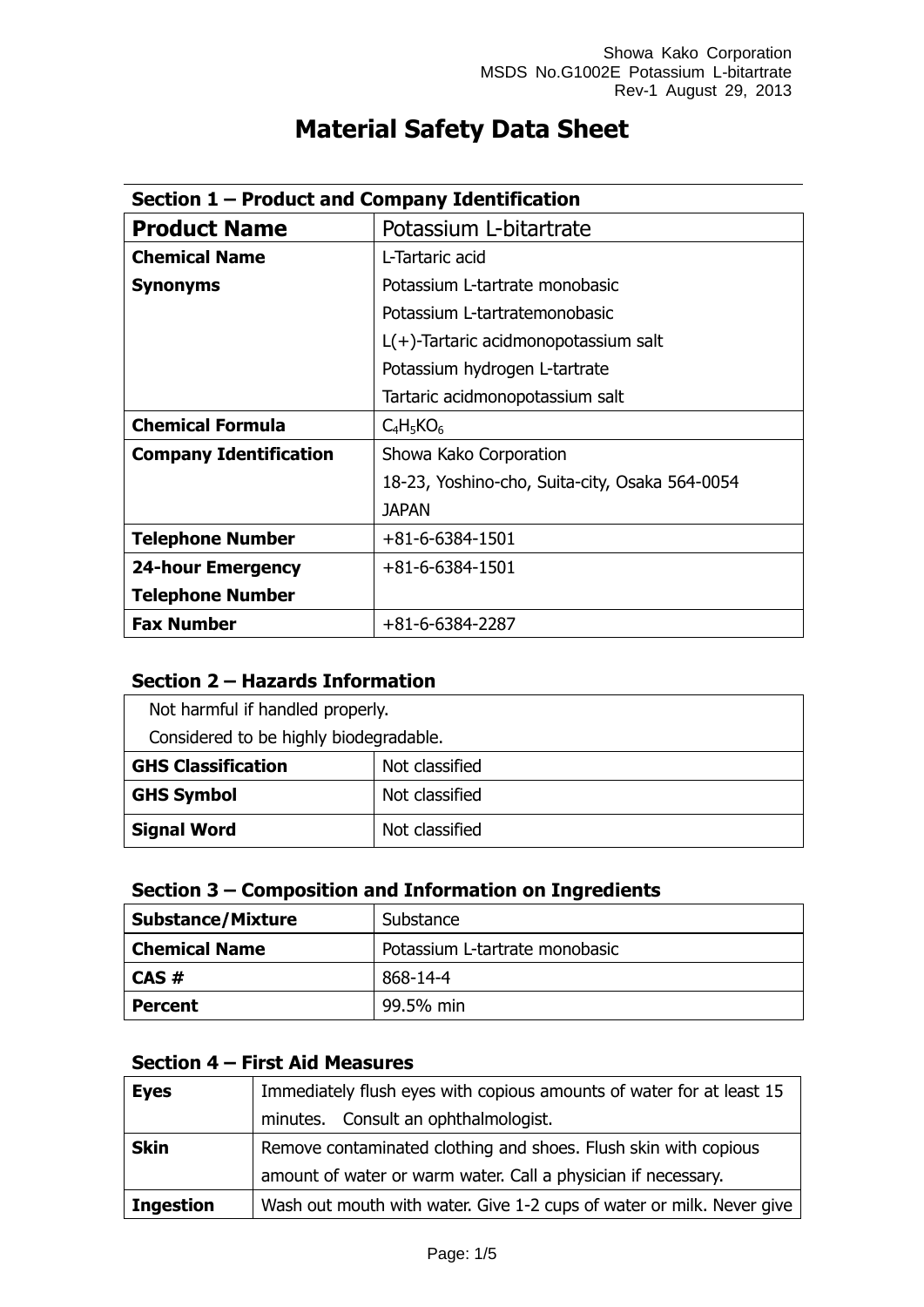Showa Kako Corporation MSDS No.G1002E Potassium L-bitartrate Rev-1 August 29, 2013

|                   | anything by mouth to unconscious person. Call a physician.            |
|-------------------|-----------------------------------------------------------------------|
| <b>Inhalation</b> | Remove to fresh air. If not breathing give artificial respiration. If |
|                   | breathing is difficult, give oxygen. Call a physician if necessary.   |

## **Section 5 – Fire Fighting Measures**

| <b>Flash Point</b>                      |              | No data found                                       |
|-----------------------------------------|--------------|-----------------------------------------------------|
| <b>Autoignition</b>                     |              | No data found                                       |
| <b>Explosion Limits</b><br><b>Lower</b> |              | No data found                                       |
|                                         | <b>Upper</b> | No data found                                       |
| <b>Extinguish Media</b>                 |              | Water, powder, carbon dioxide, foam                 |
| <b>Firefighting Instructions</b>        |              | Avoid non-firefighting equipped personnel to enter. |
|                                         |              | Extinguish upwind from the fire wearing appropriate |
|                                         |              | protective gear.                                    |

### **Section 6 – Accidental Release Measures**

| Spills/Leaks | Evacuate area. Wear self-contained breathing apparatus,          |
|--------------|------------------------------------------------------------------|
|              | rubber boots and heavy rubber gloves. Sweep up, place in a bag   |
|              | and hold for waste disposal. Avoid raising dust. Ventilator area |
|              | and wash spill site after material pickup is complete.           |

# **Section 7 – Handling and Storage**

| <b>Handling</b> | Wear appropriate protective gear. Do not contact with eyes, skin |
|-----------------|------------------------------------------------------------------|
|                 | and on clothing. Do not inhale. Handle with care. Provide        |
|                 | adequate ventilation. Wash mouth and hand after handling the     |
|                 | material.                                                        |
| <b>Storage</b>  | Keep container tightly closed. Avoid such conditions as direct   |
|                 | sunlight, high temperature, high humidity and high piling. Store |
|                 | indoor at room temperature.                                      |

## **Section 8 – Exposure Controls, Personal Protection**

| <b>Engineering</b>                   | Facilities storing or utilizing the material should be equipped |  |
|--------------------------------------|-----------------------------------------------------------------|--|
| <b>Controls</b>                      | with an eye wash facilities and a safety shower. Use adequate   |  |
|                                      | ventilation to keep airborne concentrations low.                |  |
| <b>Exposure Limits</b>               | No data found                                                   |  |
| <b>Personal Protective Equipment</b> |                                                                 |  |
| <b>Eyes</b>                          | Safety goggles                                                  |  |
| <b>Skin</b>                          | Rubber gloves                                                   |  |
| <b>Clothing</b>                      | Protective clothing and rubber boots                            |  |
| <b>Respirators</b>                   | Anti-dust mask                                                  |  |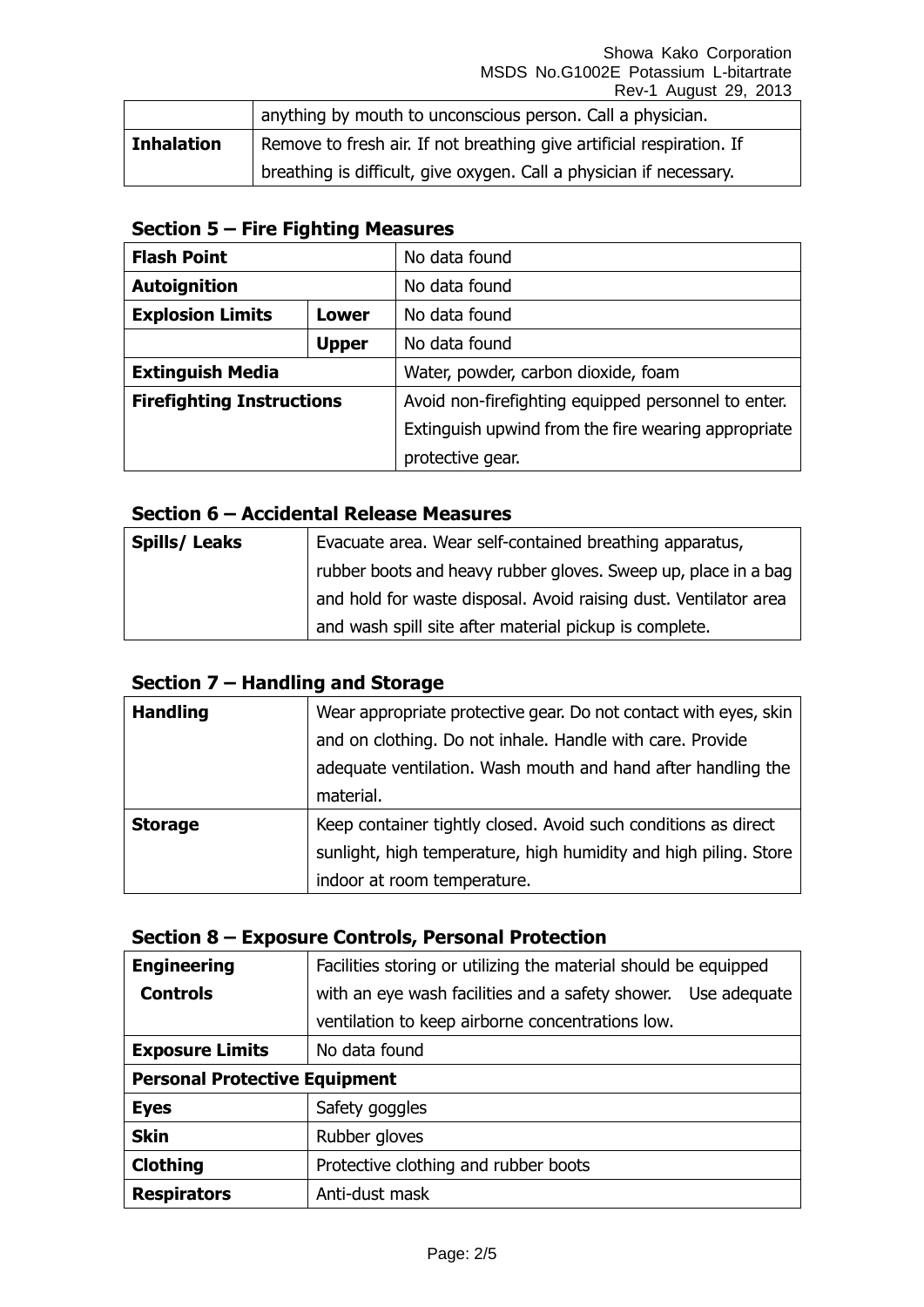| <b>Physical State</b>   | Crystal or crystalline powder                                 |  |
|-------------------------|---------------------------------------------------------------|--|
| <b>Appearance</b>       | Colorless, transparent or white                               |  |
| <b>Odor</b>             | <b>Odorless</b>                                               |  |
| <b>Boiling Point</b>    | No data found                                                 |  |
| <b>Melting Point</b>    | $> 250$ °C                                                    |  |
| <b>Flash Point</b>      | No data found                                                 |  |
| <b>Autoignition</b>     | No data found                                                 |  |
| <b>Explosibility</b>    | <b>None</b>                                                   |  |
| <b>Vapor Pressure</b>   | No data found                                                 |  |
| <b>Density</b>          | 1.956                                                         |  |
| <b>Solubility</b>       | Soluble in water 0.57 g/100 ml at 20°C, 6.9 g/100 ml at 100°C |  |
|                         | Hardly soluble in alcohol                                     |  |
| <b>Molecular Weight</b> | 188.18                                                        |  |

#### **Section 9 – Physical and Chemical Properties**

# **Section 10 – Stability and Reactivity**

| <b>Stability</b>                             | <b>Stable</b>                           |
|----------------------------------------------|-----------------------------------------|
| <b>Conditions to avoid</b>                   | Direct sunlight, high temperature, high |
|                                              | humidity and high piling                |
| <b>Incompatibilities with Other Material</b> | <b>Alkaline Metal</b>                   |
| <b>Hazardous Decomposition Product</b>       | <b>None</b>                             |
| <b>Hazardous Polymerization</b>              | Will not occur                          |

## **Section 11 – Toxicological information**

| <b>RTECS#</b>               | No data found                         |
|-----------------------------|---------------------------------------|
| <b>LD50/LC50</b>            | oral-rat LDLo: 22 g/kg                |
| <b>Carcinogenicity</b>      | No data found                         |
| <b>Mutagenicity</b>         | No data found                         |
| <b>Reproductive Effects</b> | No data found                         |
| <b>Teratogenicity</b>       | No data found                         |
| <b>Immunology</b>           | No data found                         |
| <b>Irritation</b>           | May cause irritation to skin and eyes |

# **Section 12 – Ecological Information**

| Ecotoxicity                   | No data found |
|-------------------------------|---------------|
| <b>Environmental Standard</b> | No data found |

## **Section 13 – Disposal Consideration**